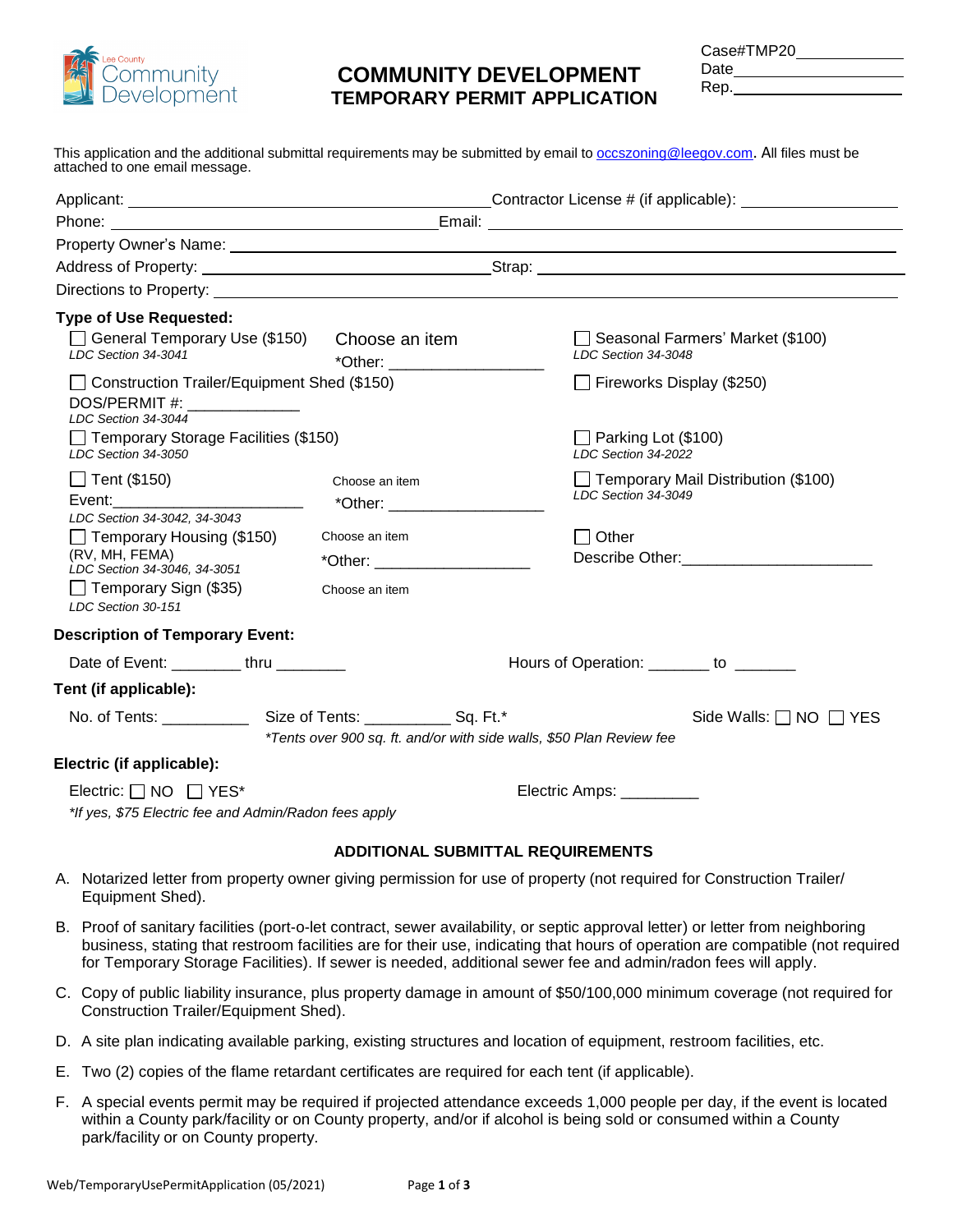## **COMMUNITY DEVELOPMENT**

AFFIDAVIT FOR OVER THE COUNTER PERMITS FOR TENTS

I hereby affirm that the following criteria will be met for the tents to be erected at:

(address)

for for the purpose of (Business Name) (Business Name)

Tent is under 2500 square feet and does not have side walls.

Tents will not be used for a place of assembly (more than fifty (50) people), kitchen or mess hall.

Tents will not block any driveway, fire hydrant or fire access to any building.

Tents will be at least twelve (12) feet from all property lines and have an unobstructed passage-way or fire road not less than twelve (12) feet wide and free from guy ropes or other obstructions on all sides of tent.

"NO SMOKING" signs will be placed approximately every twenty (20) feet around perimeter of tent.

One (1) classification type 2A fire extinguisher will be provided in every tent having a floor area of more than five hundred (500) square feet but less than one thousand (1000) square feet, and also one (1) in each auxiliary tent adjacent thereto. Two (2) classification type 2A fire extinguishers will be provided for each tent from 1000 to 2500 square feet.

**NOTE:** At a minimum, all tents displaying or selling any sparklers shall have at least (1) one 10LB. 4A-60BC Fire extinguisher per NFPA-a Chapter-16

Tents that will be occupied after sunset will have lights and emergency lighting.

Flame resistance certificates will be on the job site for inspection.

All other applicable requirements of N.F.P.A. 102 will be complied with.

I understand that it is the responsibility of the permit holder to call the Inspections Office for inspection request and the Local Fire District to receive final fire inspection prior to using the tent.

#### **Verification pursuant to Section 92.525, Florida Statutes**

**Under penalties of perjury, I declare that I have read the foregoing and that the facts stated in it are true to the best of my knowledge and belief.**

| Signature (owner/authorized agent) | Date |
|------------------------------------|------|
|                                    |      |

Typed or printed name